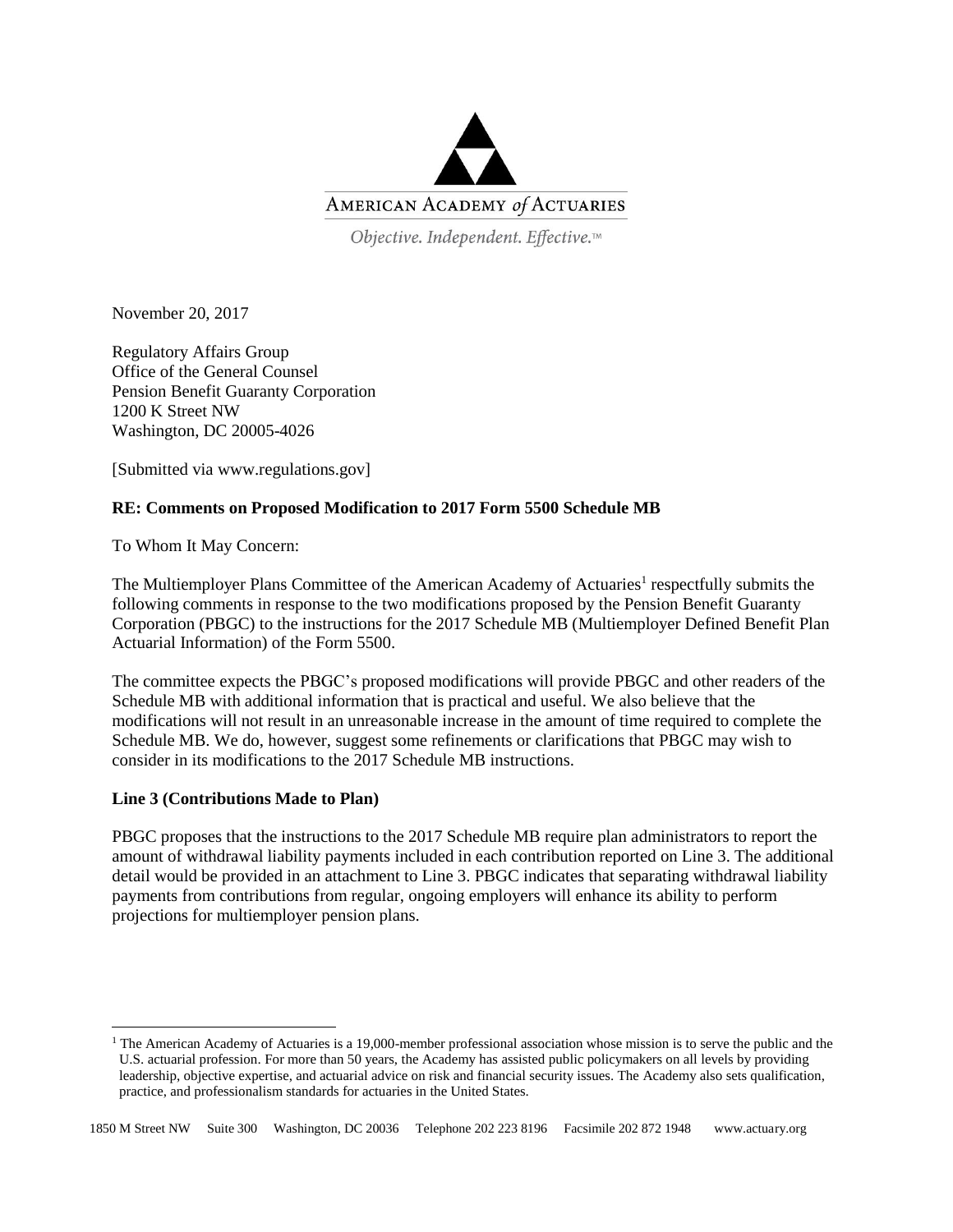We agree with PBGC that the additional information proposed for the attachment to Line 3 is relevant and important. We also believe that, in most cases, preparing the additional information will not result in a significant burden on the plan administrator or plan actuary.

As a further enhancement to the instructions for Line 3, PBGC may want to consider encouraging the plan actuary to distinguish between withdrawal liability payments that are lump sum settlements versus those that are ongoing periodic payments, to the extent the data is readily available. Withdrawal liability payments in a given plan year often include lump sum settlements, which may change considerably from year to year, in contrast with periodic payments that are typically more consistent from year to year. It is often helpful to separately consider these payment types when projecting future withdrawal liability payments. We suggest, however, that this additional information be optional rather than mandatory. In some cases, that level of detail regarding withdrawal liability payments may not be readily available to the plan actuary completing the Schedule MB.

## **Line 4f (Year of Projected Emergence or Insolvency)**

If a plan is reported to be in critical (code C) or critical and declining status (code D) on Line 4b of the Schedule MB, the plan actuary must also complete Line 4f. If the rehabilitation plan projects emergence from critical status, the current instructions call for the plan actuary to enter the year of projected emergence on Line 4f. If the rehabilitation plan is designed instead to forestall possible insolvency, the plan actuary must check the box provided and enter the plan year in which insolvency is expected.

PBGC is proposing that basic supporting documentation—specifically, year-by-year cash flow projections and a summary of the underlying assumptions—be included as an attachment to Line 4f. In general, we believe the additional information would enhance the ability of PBGC to perform projections for plans in critical and declining status or which are otherwise approaching insolvency. Furthermore and with the one exception noted in the first point below—we believe that the additional information will not result in a significant burden for most plan actuaries, as they will have already performed the calculations requested in the supporting documentation.

With that said, we offer a few points to consider regarding Lines 4b and 4f of the Schedule MB:

- *Additional documentation only for plans forestalling insolvency*. If a plan is projected to emerge from critical status, its actuary may not perform the same detailed, extended cash flow projections that would be routine for a plan with a rehabilitation plan that is based on forestalling possible insolvency. We therefore suggest that the additional documentation apply only to plans that have checked the box in Line 4f indicating that the rehabilitation plan is based on forestalling possible insolvency, and not to plans projected to emerge from critical status.
- *Year of projected emergence as targeted in adopted rehabilitation plan*. If a plan's rehabilitation plan projects emergence from critical status, the plan actuary must indicate the year of projected emergence on Line 4f. We suggest the instructions for Line 4f clarify that the year of projected emergence should be that which is targeted in the adopted rehabilitation plan. When assisting the plan sponsor in reviewing and updating the rehabilitation plan each year, plan actuaries may project emergence from critical status under many different scenarios. Therefore, clarifying that Line 4f should include year of emergence targeted in the adopted rehabilitation will lessen ambiguity regarding the underlying actuarial basis used in the projection.
- *Consider plans with no projected emergence or projected insolvency*. Some multiemployer pension plans in critical status are not projected to emerge from critical status at any point over the next 30

1850 M Street NW Suite 300 Washington, DC 20036 Telephone 202 223 8196 Facsimile 202 872 1948 www.actuary.org